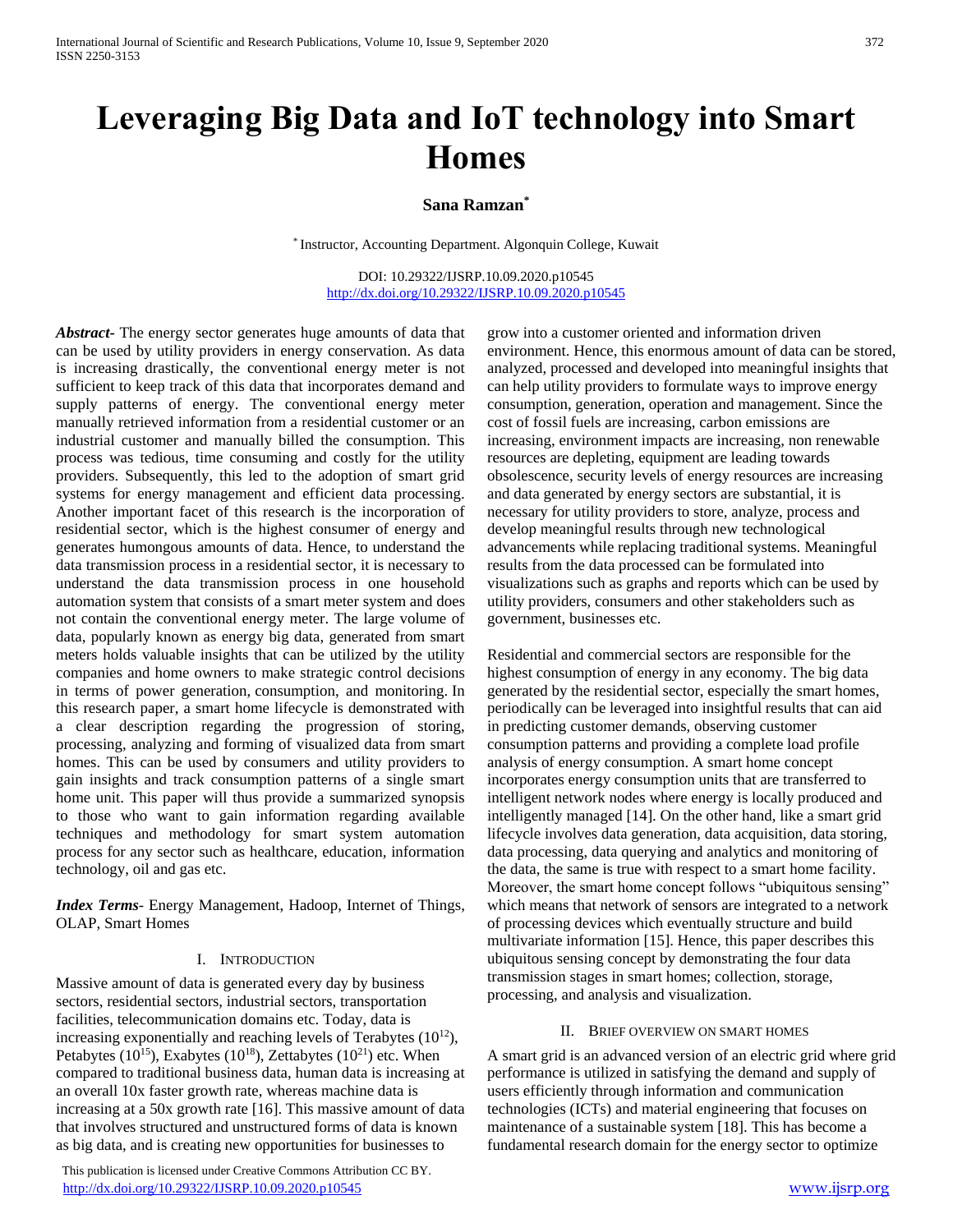energy consumption. Smart Homes and Smart meters are the two elements of the smart grid application of Internet of Things [14]. Smart homes are based on the concept of Internet of things, which is a primary source of sensory data [4] whereas smart meter is an interface unit between the smart grid of utility provider and the end user in a smart home [14].

In Smart Homes, air conditioning, lighting, heating and other systems are activated only when a consumer needs to use a particular system. This leads to optimization of energy consumption. The big data provided by smart homes detects patterns, nuances and anomalies, which could not be found otherwise. Consequently, this helps utility providers to analyze the consumption pattern and behavior of clients and convert this streaming data to visualized reports. Accordingly, providers can use these reports to monitor and ensure the anticipated changes in supply and demand with regard to client's electricity consumption behavior. This shows that data from smart homes helps utility providers in forecasting energy consumption, satisfying energy demand, improving the smart grid performance and lowering energy cost by supplying energy when needed.

# III. DATA SOURCES IN SMART HOMES

The physical architecture of a smart home or any smart system integrates or bridges the gap between the physical world and computer-based systems. The physical architecture of a smart home involves wireless sensors, actuators, microcontrollers, processors, control center etc. [3][11]. The purpose of these devices is to communicate with each other in a network and provide meaningful insights. The technology used in an IoT system is driven by new innovations and has solved problems with regard to accuracy, cost and the ability to detect things that couldn't be detected previously. Consequently, IoT systems incorporate wireless sensors and actuators in its physical architecture where sensors convert a physical energy to an electrical impulse whereas, on the other hand, actuators convert an electrical input to a physical action [11]. Hence, sensors are devices that react to a stimulus and send a command to the control center, which activates an actuator to manipulate the physical environment. For example, a temperature sensor detects heat from a flame, which is the stimulus in this case, and sends a command to the control center. The control center sends the command to a sprinkler actuator, which eventually turns on and puts out the flame.

Sensors track and supervise the dweller of a house. There are different types of sensors used in a smart home system such as motion sensors, water sensors, doorbell sensors, temperature sensors, light sensors, weather sensors, synthetic sensors etc. [13], and there are different types of actuators as well in a smart system such as electric motors, hydraulic systems etc. These sensors and actuators are connected by wireless connections, mobile applications, wireless sensor networks and mobile sensor networks [3] [4]. WSNs are used to transmit data among sensor nodes through large geographic areas to increase communication capabilities regarding issues such as environmental research, water quality monitoring, civil engineering and wildlife habit monitoring [4]. Therefore, through the network structure, these technologies and the process of "Sensor to Actuator Flow"

 This publication is licensed under Creative Commons Attribution CC BY. <http://dx.doi.org/10.29322/IJSRP.10.09.2020.p10545> [www.ijsrp.org](http://ijsrp.org/)

generate tremendous data, which is processed and analyzed in later stages to drive decision-making. The data collected is processed for immediate decision making with regard to threat detection, immediate crash statistics, abrupt shutdowns, etc. [11]. The data that is collected from these devices are entry and exit times, level and hours of usage, temperature levels etc., which is then sent to a database storage system for further processing [7].

# IV. DATA STORAGE

There are two types of databases for storage. This includes databases that follow the structured query language systems which are considered as traditional RDMS systems such as Oracle databases and open source systems that follow no SQL systems. There are various reasons why the development of big data has challenged the relational database management systems (RDMS) and has replaced these traditional systems with open source systems such as Hadoop and OLAP. RDMS are legacy systems that are not compatible with other technologies and are not set up to be simultaneously accessed for reporting and analysis. It analyzes structured data where it stores and analyzes data that are queried using a conventional SQL language. RDMS inculcates traditional form of row and column-oriented database and inundates parallel processing which is present in Hadoop and OLAP. The storage capacity is also limited when compared to the storage systems of Hadoop. RDMS includes the SQL query language where schemas are defined but, on the other hand, Hadoop follows a NOSQL query language where schemas are not required. RDMS does not possess the capability of processing data in real time like Hadoop due to lack of query performance and low latency caused by data storage issues. Subsequently, smart grid technology precisely smart homes, generate petabytes of data that create issues with respect to storage, processing and analyzing and this cannot be performed by traditional RDMS. Hadoop is thus good at indexing rich data, as it is flexible, scalable and cost effective. Therefore, a smart home setting should incorporate big tools like Hadoop and OLAP in analyzing the data achieved by these settings which can be used by consumers and utility providers to gain insights and facilitate demand and supply based on consumption needs. Therefore, through a Hadoop and OLAP system, the smart grid concept, which incorporates smart meter and smart homes, becomes more efficient as large data can be processed with faster data access as compared to traditional RDMS.

Hadoop incorporates a storage facility known as Hadoop Distributed File System (HDFS) that satisfies the issues regarding scalability, reliability, and fault tolerance. Through the data from advanced metering infrastructure (AMI) installed in smart grids and sensors, large bulk of data files are formed into blocks and stored in allocated HDFS cluster nodes which are termed as data nodes [5]. These data blocks are replicated into multiple data nodes where these data nodes are derived from name nodes, which store information regarding files and blocks [5]. These data blocks are further moved for processing to the Map Reduce processing stage in Hadoop. This multi-node structure of HDFS makes its fault tolerant [2].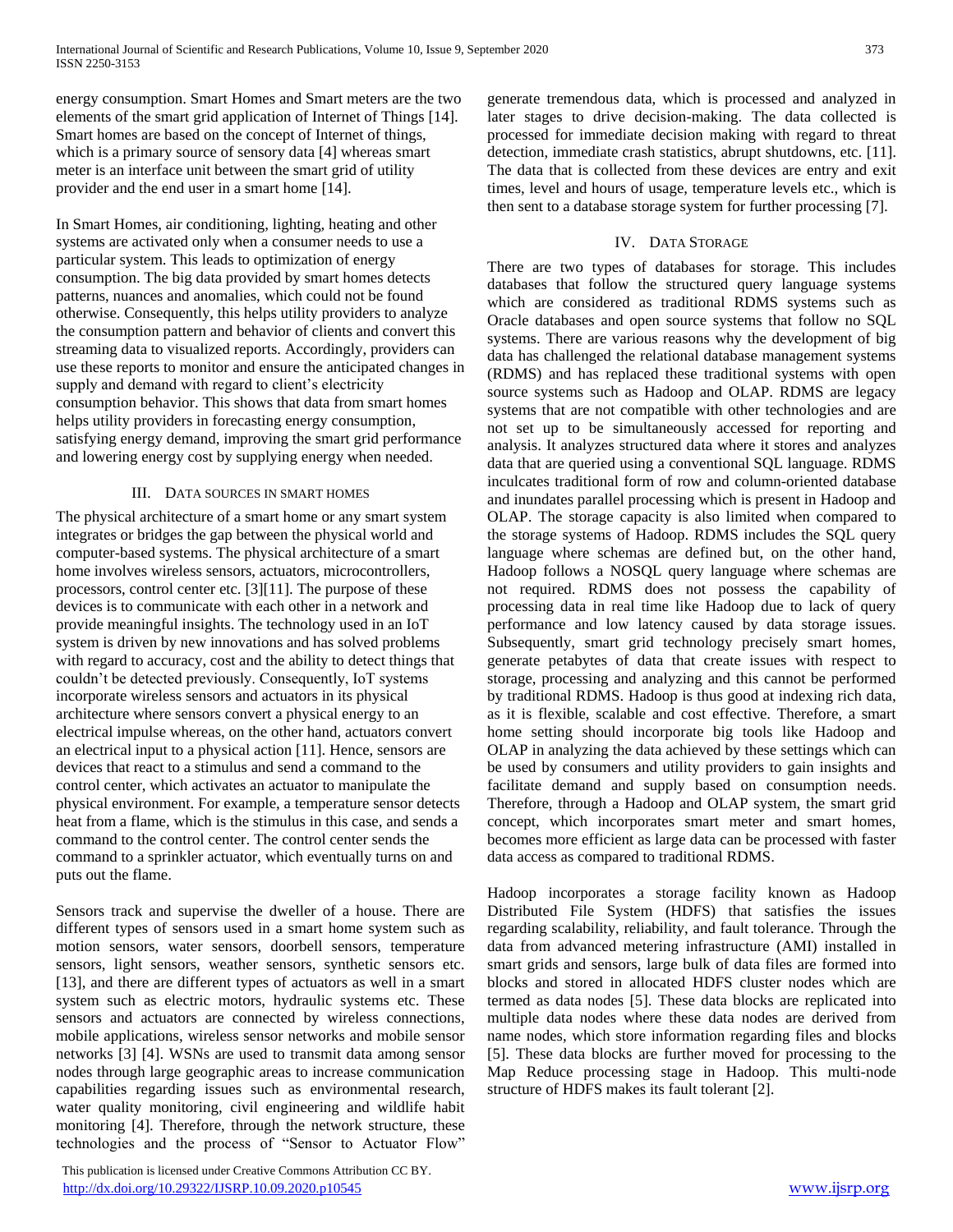Hadoop MapReduce, a programming model, is known for efficient and cost-effective processing of big data due to its batch processing capability. Each data stored in the HDFS cluster is sent into the mapper function where the Map Reduce algorithm is applied [5]. In the MapReduce processing layer, data is split into small parts, which is then formed into tasks. The process of this layer is reflected in the name of this layer "MapReduce". Map refers to the stage where tasks are mapped according to the query in terms of key and value pair. The Map task transfers the pairs to the reduce stage where these key and value pairs are reduced, sorted and made into a new set of output [10]. The master node chooses the tasks and allocates to the required job tracker [8].

Along with MapReduce, there are other data processing frameworks that support Map Reduce. One of such Hadoop release is YARN (Yet Another Resource Negotiator), which solves issues regarding scalability and resource utilization. To eliminate these issues, YARN divides the Job Tracker into two components; Resource manager, which manages resources in the form of containers available across nodes, and Application manager, which manages and supervises the tasks of the resource manager and the individual nodes [6]. Hive is another tool of MapReduce, which is used for data querying. This particular tool is devised to execute SQL queries to process data through Map Reduce algorithm [6]. Hence, Hive is eventually connecting HDFS or Hadoop data warehouse with MapReduce framework.

OLAP is another tool that can be integrated with Hadoop and can be used for processing of data. It acquires data from a data warehouse, such as HDFS and HBase, in a multi-dimension form. This benefit present in Online Analytic Processing (OLAP) is not modeled in the relational database, Online Transactional Processing (OLTP) as OLTP is a two-dimensional data structure, which includes rows and columns. OLAP data warehouse stores aggregated data, which can be filtered, sliced and sorted into multidimensional schemas in the form of a cube. The data stored in for OLAP processing is used for future decision-making and analytical processing.

Depending on the needs and requirements of the consumer and utility provider, data can be processed in the form of measures and dimensions such as time, location and appliances etc., as shown in figure 1. These dimensions are further divided into hierarchies, levels and attributes for further aggregation [17]. Utility providers can use the levels to determine the consumption trends based on the appliances for each quarter in a particular location. Consequently, with regard to smart home automation, utility providers can use OLAP processing model for consumption analysis, demand patterns, demand forecast and trend analysis to provide real time information feedback to consumers. Utility providers can adjust the demand and supply of energy by analyzing the low power consumption of users of smart homes or redistribute the demand and supply of energy by analyzing the high-power consumption of users.



Figure 1: Data Process in OLAP

Complex data structures can be built by creating schemas or data points also known as dimensions, according to the OLAP system. Each dimension is then categorized into different attributes of a dimension. This is therefore shown in figure 2, where data obtained from smart homes can be formed into different types of appliances based on each quarter of the year in each city.



Figure 2: Multidimensional view of data in OLAP

This cube can further become more informative by further magnifying the data points as shown in figure 3:





# VI. DATA ANALYTICS (VISUALIZATION)

Map Reduce processing incorporates further analytical processing which is performed with the inculcation of other tools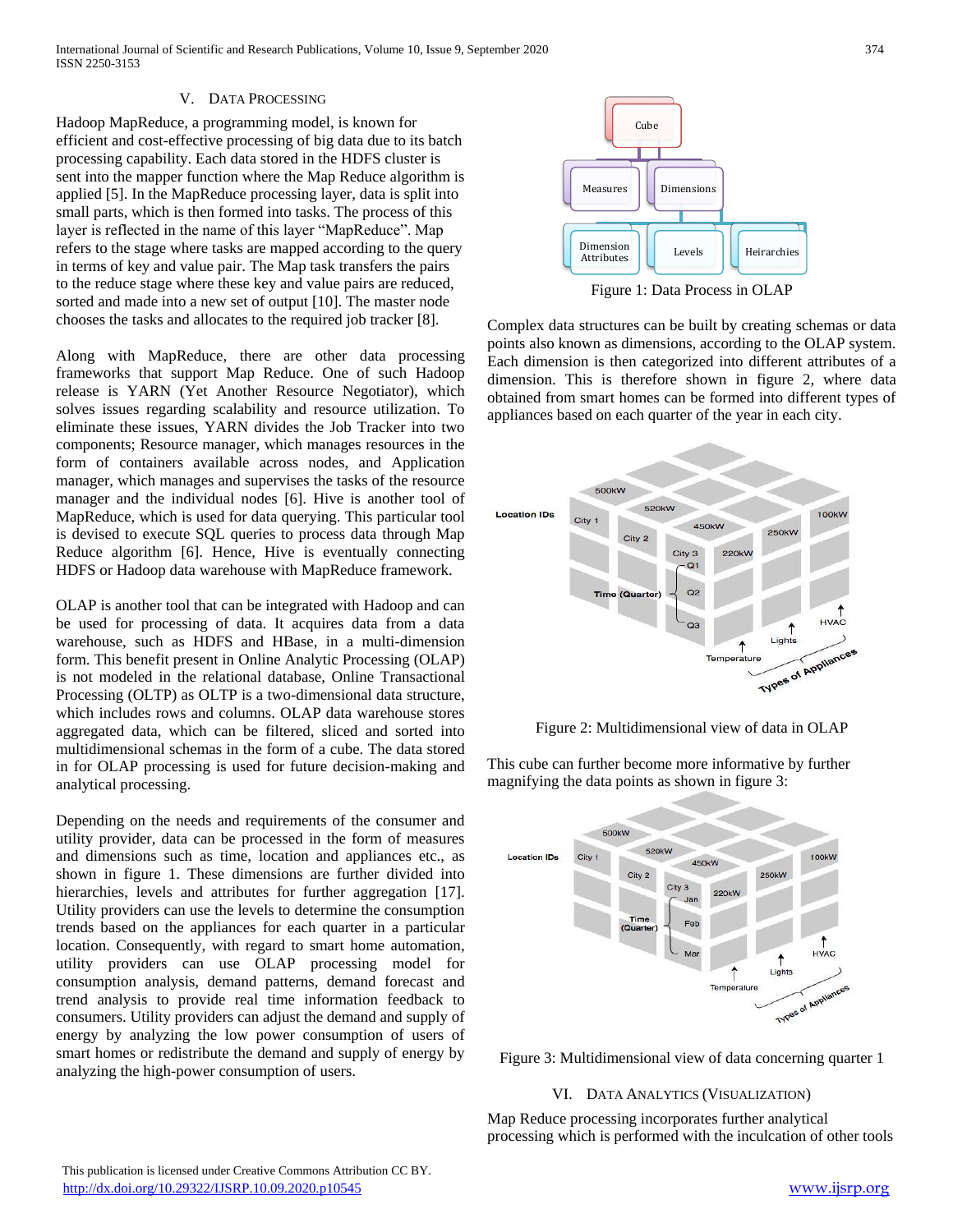International Journal of Scientific and Research Publications, Volume 10, Issue 9, September 2020 375 ISSN 2250-3153

of Hadoop. Through analytic algorithms such as artificial intelligence, machine learning and other algorithms such as PIG of Hadoop, utility providers will be able to provide energy efficiently and will be able to make intelligent decisions on energy management. These predictive analyses incorporate neural networks and genetic algorithms that help in forecasting and generating predictive models that give insight on consumption behavior. An example of a scientific development that incorporates neural networks and genetic algorithms is the building of artificial intelligence. Artificial intelligence in Pig, with the help of machine learning, analyses the "reasoning, behavior, rationality and thought process" [15] of a human being. Neural networks of artificial intelligence and support vector machines are known for flexible monitoring of smart houses [15], and play a vital role in predicting the energy requirements and analyzing the heating, ventilation and air-conditioning (HVAC) units of a smart home facility [3]. Moreover, an empirical research on energy consumption demonstrated that, through predictive analysis and optimization methods, there was 23% of energy savings as compared to energy consumption in the previous month in a smart facility [3].

OLAP is also involved in further analytical processing of data through tools such as Pentaho Business Intelligence. Data stored in Hadoop can be integrated with Pentaho business intelligence OLAP tool as Pentaho has the capability to integrate data, mold data into multidimensional form, report, mine and analyze data, and create a dashboard that showcase Pentaho reports and architectural data after ETL operations [12]. Due to the data integration capability of Pentaho, data is retrieved from the HDFS layer of Hadoop and transported to the Pentaho Stack [9], which is then transformed to a multidimensional model for OLAP operations as described above in figure 2 and 3. These multidimensional models in the form of a cube are then transformed to graphs and reports that can be used by utility providers and other stakeholders for further forecasting and energy management.

# VII. CONCLUSION AND RECOMMENDATIONS

In conclusion, after analyzing different studies and frameworks, it is noticed that a theoretical big data solution involves the data sources stage followed by a data transformation stage which involves converting raw data to tables, schemas and clusters during the storage process. This data is transformed using big data platform and tools, which analyze and process this data into the end product through application and analytics. This process is explained in figure 4 and can be considered as the theoretical framework of big data solution.



Figure 4: Theoretical framework of Big Data

Keeping in mind the theoretical framework of big data solution and various secondary researches, it can be seen that data transmission process from a residential unit to a utility sector involves four stages. These four stages are essential for an energy management progression. A utility provider needs to keep in mind the four stages facilitated in a smart home to track the demand and supply of energy consumption. Different stakeholders such as the home owner, the community owner, the state owner, the country owner [1] and the utility provider are affected by this humongous data transmission procedure that incorporates four stages; data generation, data storage, data processing, and data analytics. This procedure is briefly mapped in figure 5:



Figure 5: Four stages of data transmission from a smart home facility

Lastly, the world is going towards a technological change where various countries are focusing on energy management and are including smart cities and smart homes in their construction and infrastructural plans. Consequently, it is necessary for such countries that are adopting the concept of smart homes to keep in mind the stages of data transmission from a smart home facility and how this data can be used for forecasting demand and supply of energy, energy management and energy conservatism by different stakeholders in the energy sector.

#### **REFERENCES**

- [1] Al-Ali, A. R. et al. "A smart home energy management system using IoT and big data analytics approach." IEEE Transactions on Consumer Electronics 63 (2017): 426-434.
- [2] Borthakur, Dhruba. "HDFS Architecture Guide." *Hadoop*, 22 Aug. 2019, hadoop.apache.org/docs/r1.2.1/hdfs\_design.html.